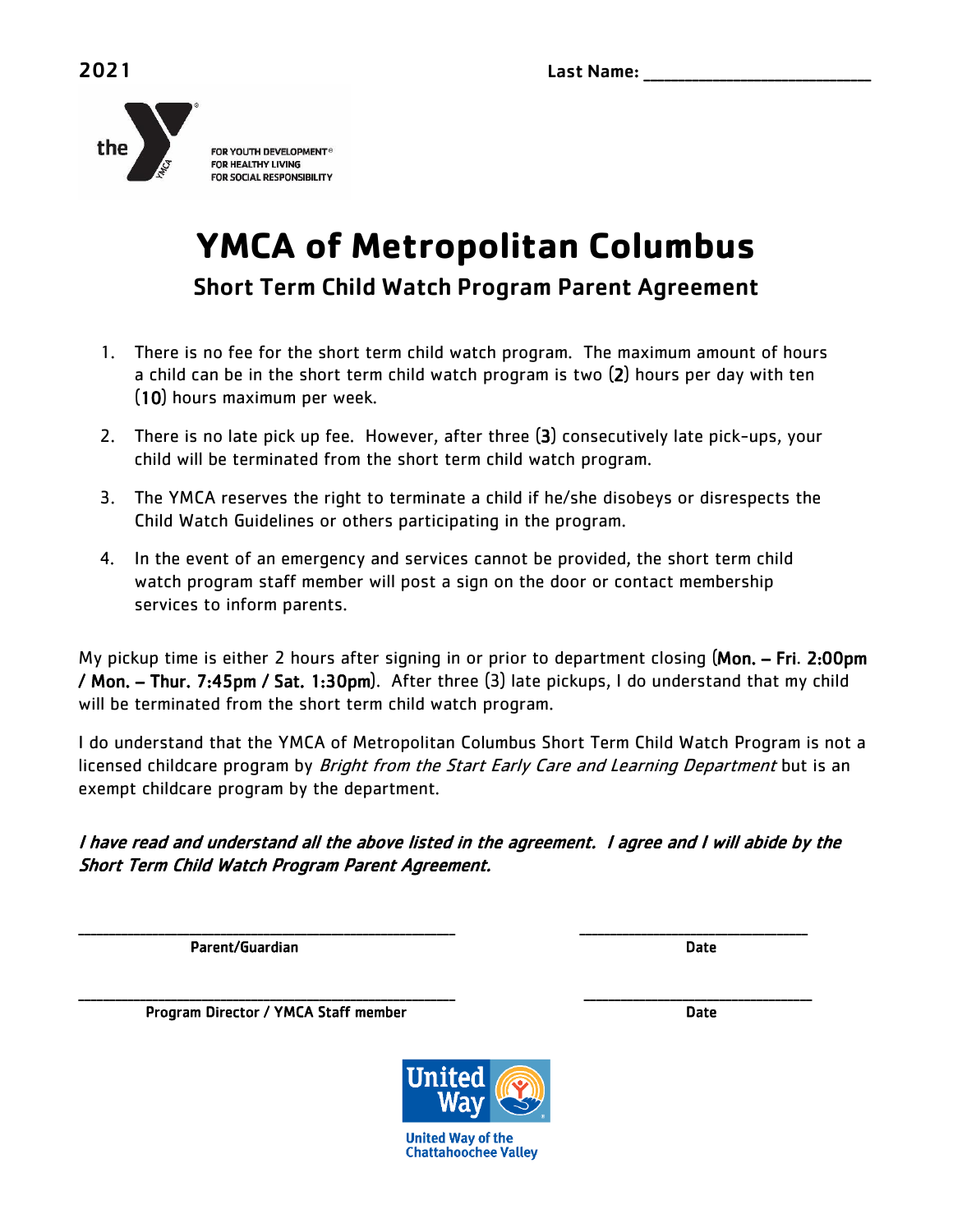

# **John P. Thayer YMCA**

**ACKNOWLEDGEMENT OF CHILD WATCH POLICIES & PROCEDURES**

By signing below, I acknowledge that I have received, read, and understand the **Child Watch** Guidelines, and that I understand and will follow the policies and procedures of the John P. Thayer YMCA Child Watch facility. Should I have any questions or concerns, I will communicate with the child watch staff. I understand that the staff makes every effort to ensure that my child/children are in a safe and fun environment, but additionally it is important that participants and parents follow all rules and procedures in order for the program to be a successful experience for all. I also understand that if I do not follow all rules and guidelines that I will not be able to participate in the child watch program.

| Parent/Guardian signature | <b>Date</b> |
|---------------------------|-------------|

#### CHECK LIST

Policies & Procedures signature (cover sheet)

Child/Parent Contact information (Page 1)

Emergency & Health Information (Page 2)

Parent Authorization boxes checked and signature (Page 2)

Short Term Child Watch Program signature (colored Page)



**United Way of the Chattahoochee Valley**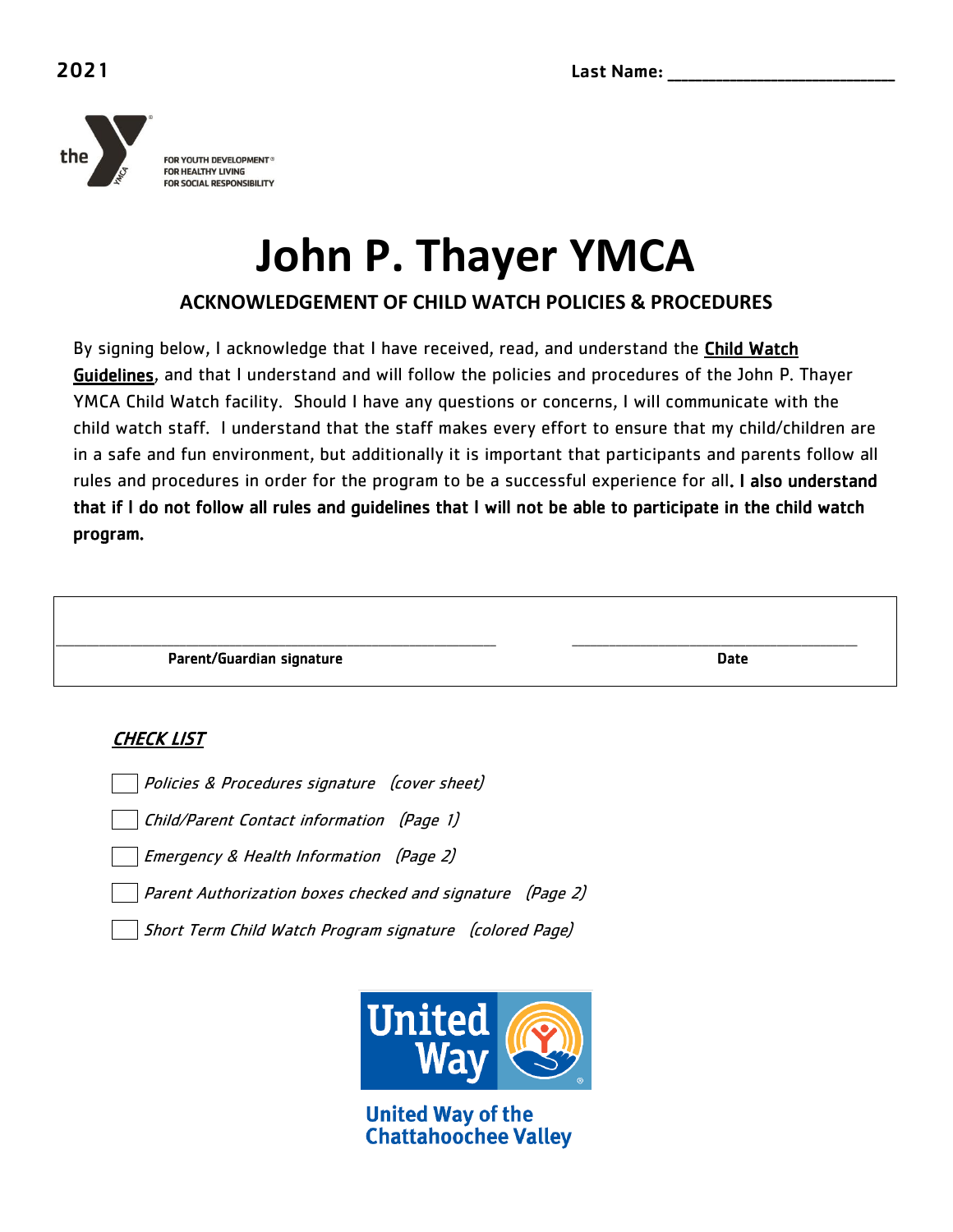

### **INDIVIDUAL CHILD INFORMATION**

\*One form per child is required.

| <b>Child</b>                                                                                                                                                                                                                                                                                                                                                                                                                                                                                                                                        |  |                    |  |  |  |  |
|-----------------------------------------------------------------------------------------------------------------------------------------------------------------------------------------------------------------------------------------------------------------------------------------------------------------------------------------------------------------------------------------------------------------------------------------------------------------------------------------------------------------------------------------------------|--|--------------------|--|--|--|--|
|                                                                                                                                                                                                                                                                                                                                                                                                                                                                                                                                                     |  |                    |  |  |  |  |
|                                                                                                                                                                                                                                                                                                                                                                                                                                                                                                                                                     |  |                    |  |  |  |  |
| • With whom does the child live: $\Box$ Both parents $\Box$ Mother $\Box$ Father $\Box$ Guardian $\Box$ Other                                                                                                                                                                                                                                                                                                                                                                                                                                       |  |                    |  |  |  |  |
| Parent/Guardian                                                                                                                                                                                                                                                                                                                                                                                                                                                                                                                                     |  |                    |  |  |  |  |
|                                                                                                                                                                                                                                                                                                                                                                                                                                                                                                                                                     |  |                    |  |  |  |  |
|                                                                                                                                                                                                                                                                                                                                                                                                                                                                                                                                                     |  |                    |  |  |  |  |
|                                                                                                                                                                                                                                                                                                                                                                                                                                                                                                                                                     |  |                    |  |  |  |  |
| County: Muscogee   Harris   Lee   Russell   Chattahoochee   Other                                                                                                                                                                                                                                                                                                                                                                                                                                                                                   |  |                    |  |  |  |  |
| Mother's Phone Number: (_______) _________- <sup>_</sup> _____________       Cell       Home     Work                                                                                                                                                                                                                                                                                                                                                                                                                                               |  |                    |  |  |  |  |
| Father's Phone Number: $\begin{pmatrix} 1 & 1 \\ 1 & 1 \end{pmatrix}$ $\begin{pmatrix} 1 & 1 \\ 1 & 1 \end{pmatrix}$ Cell $\begin{pmatrix} 1 & 1 \\ 1 & 1 \end{pmatrix}$ Work                                                                                                                                                                                                                                                                                                                                                                       |  |                    |  |  |  |  |
|                                                                                                                                                                                                                                                                                                                                                                                                                                                                                                                                                     |  |                    |  |  |  |  |
|                                                                                                                                                                                                                                                                                                                                                                                                                                                                                                                                                     |  |                    |  |  |  |  |
| <b>United Way required information</b><br>Yearly Household Income: 0-\$13,999 Stak-\$24,999 Stak-\$39,999 Stack-\$54,999 Stack-\$74,999 Stack-\$74,999 Stack-above<br>Total number of persons in household: _________<br>Ethnic Identity (Please check one)<br>$\overline{\phantom{a}}$ Asian/Pacific Islander $\overline{\phantom{a}}$ African Amer./Black $\overline{\phantom{a}}$ Alaskan Native $\overline{\phantom{a}}$ Hispanic $\overline{\phantom{a}}$ Native Amer. $\overline{\phantom{a}}$ Caucasian/White $\overline{\phantom{a}}$ Other |  |                    |  |  |  |  |
| <b>AUTHORIZED PICK-UP &amp; DROP-OFF PERSONS</b>                                                                                                                                                                                                                                                                                                                                                                                                                                                                                                    |  |                    |  |  |  |  |
| (All additional people listed must be at least 18, have proof of identification, and are required to have the child's tag number upon pick-up.)                                                                                                                                                                                                                                                                                                                                                                                                     |  |                    |  |  |  |  |
| 1.                                                                                                                                                                                                                                                                                                                                                                                                                                                                                                                                                  |  |                    |  |  |  |  |
|                                                                                                                                                                                                                                                                                                                                                                                                                                                                                                                                                     |  |                    |  |  |  |  |
| 2.                                                                                                                                                                                                                                                                                                                                                                                                                                                                                                                                                  |  |                    |  |  |  |  |
|                                                                                                                                                                                                                                                                                                                                                                                                                                                                                                                                                     |  | Dogo $1 \circ f$ 2 |  |  |  |  |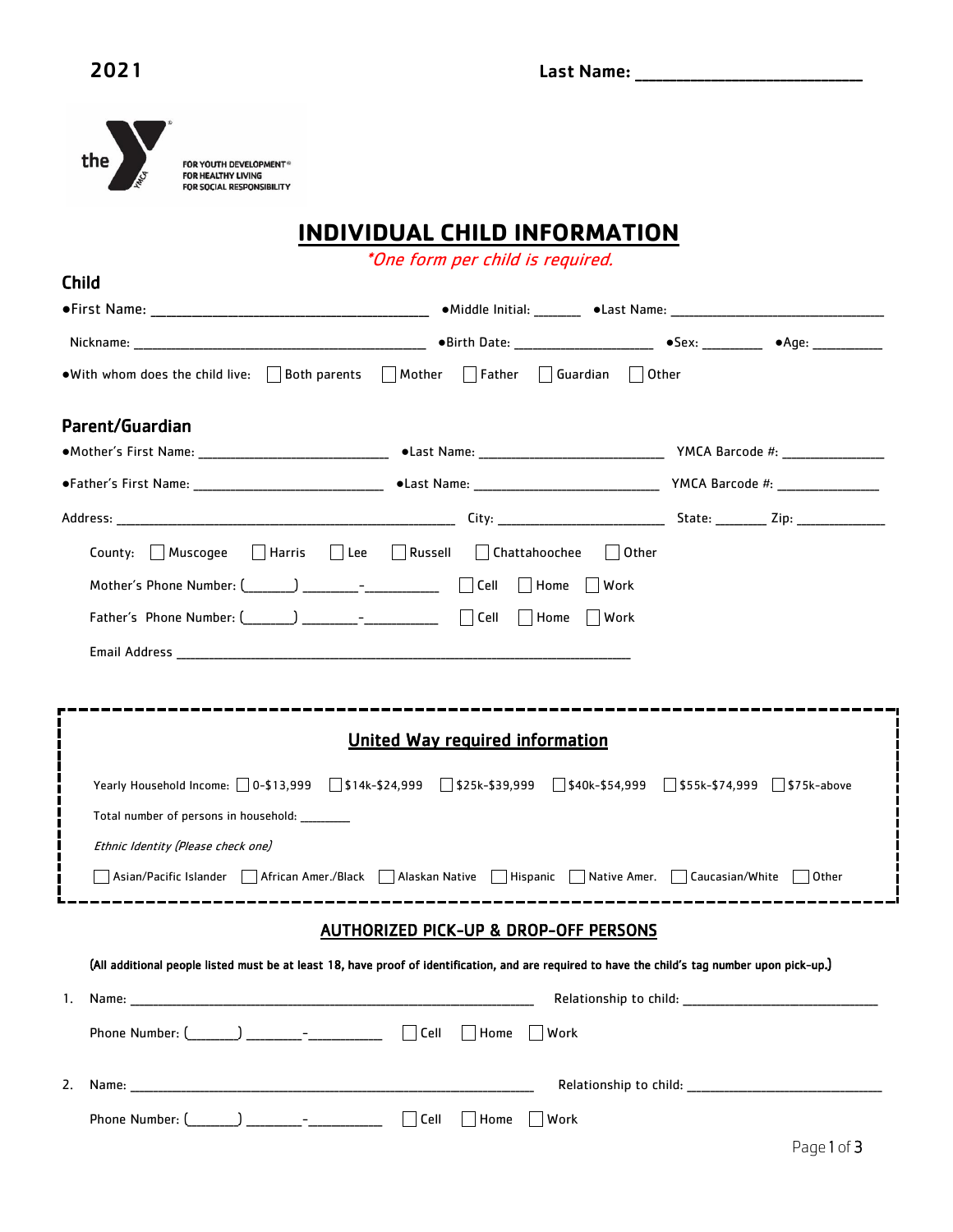|                                                                                                                  | ** UNAUTHORIZED PICK-UP **                                                                                                                                                                                               |  |  |  |
|------------------------------------------------------------------------------------------------------------------|--------------------------------------------------------------------------------------------------------------------------------------------------------------------------------------------------------------------------|--|--|--|
|                                                                                                                  |                                                                                                                                                                                                                          |  |  |  |
|                                                                                                                  |                                                                                                                                                                                                                          |  |  |  |
| <b>EMERGENCY &amp; HEALTH INFORMATION</b><br>If the Parent/Guardian cannot be reached, we will attempt to reach: |                                                                                                                                                                                                                          |  |  |  |
|                                                                                                                  |                                                                                                                                                                                                                          |  |  |  |
|                                                                                                                  | Phone Number: $\begin{pmatrix} 0 & 1 \\ 0 & 1 \end{pmatrix}$ $\begin{pmatrix} 0 & 1 \\ 0 & 1 \end{pmatrix}$ Cell $\begin{pmatrix} 0 & 1 \\ 0 & 1 \end{pmatrix}$ Home $\begin{pmatrix} 0 & 0 \\ 0 & 1 \end{pmatrix}$ Work |  |  |  |
|                                                                                                                  | .Does he/she have any developmental, mental, or physical disabilities?<br>$\vert$ $\vert$ Yes $\vert$ $\vert$ No If yes, give details for accommodations:                                                                |  |  |  |
|                                                                                                                  | .Does he/she have any behavioral problems? (biting, hitting, scratching etc.)<br>$\Box$ Yes $\Box$ No If yes, how do you deal with those problems at home?                                                               |  |  |  |
|                                                                                                                  |                                                                                                                                                                                                                          |  |  |  |
| ·Activity restrictions?                                                                                          | $\Box$ Yes $\Box$ No If yes, give details for accommodations                                                                                                                                                             |  |  |  |